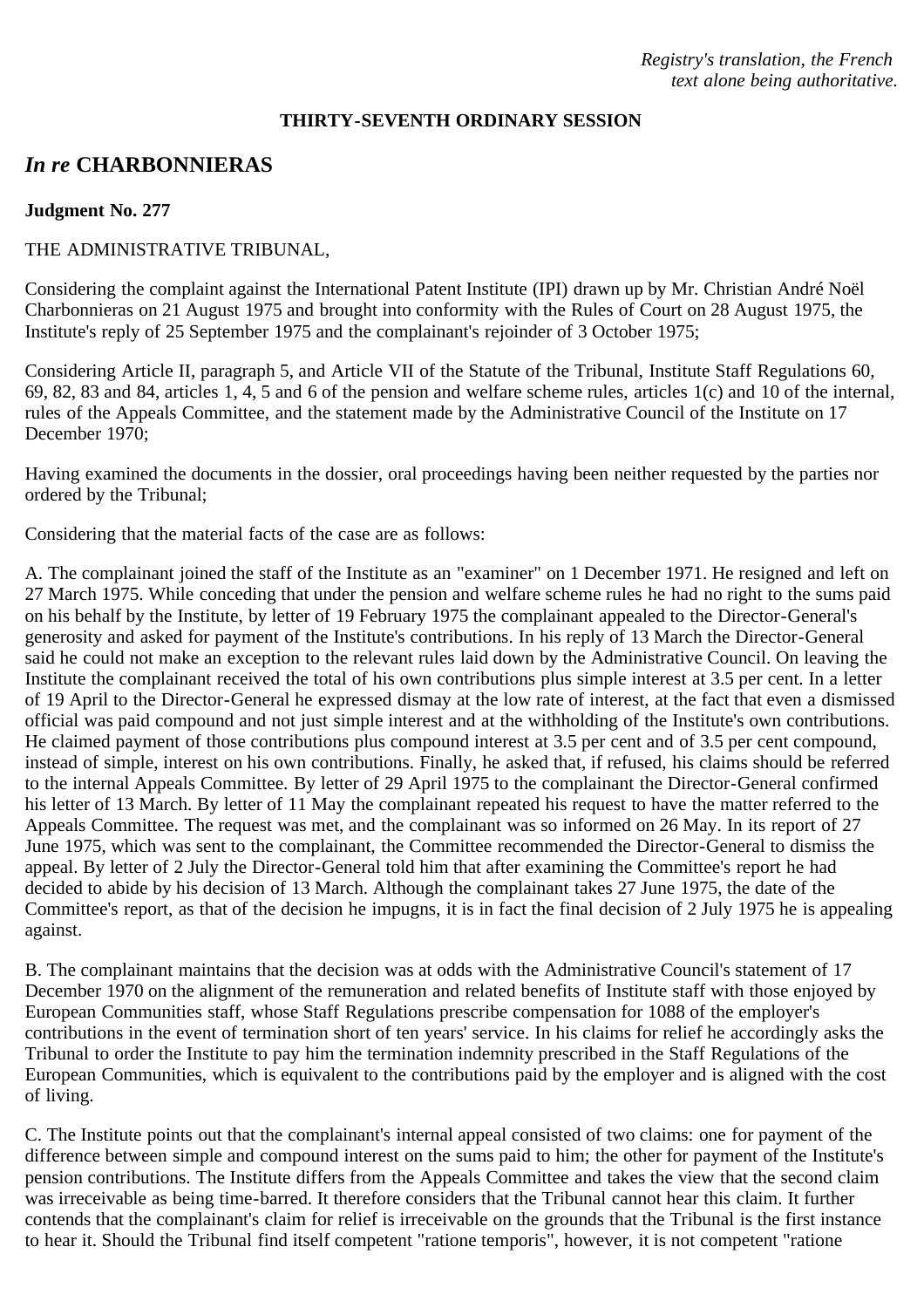materiae" within the meaning of Article II of its Statute, in particularly paragraph 1 thereof. The complainant does not infer from any provision in the Staff Regulations an obligation to pay him the sums he claims and in his letter of 19 February 1975 he actually concedes that he has no right under the pension and welfare scheme to payment of the Institute's contributions. The Institute therefore takes the view that the Tribunal is not competent to order that the complainant's claim be met. Lastly, the Institute argues that the complaint is unfounded on the merits.

D. The Institute asks the Tribunal:

1. to declare time-barred and therefore irreceivable the claim for payment of the Institute's contributions to the pension and welfare scheme;

2. to declare irreceivable the claim for payment of the termination indemnity prescribed by the Staff Regulations of the European Communities on the grounds that that claim has been submitted to no other instance before the Tribunal;

3. as to the claim to payment of the difference between simple and compound interest on the complainant's own contributions to the pension and welfare scheme, refunded to him on termination, and, subsidiarily, as to the other claims, should the Tribunal declare those claims receivable, to declare itself not competent to hear them;

4. further subsidiarily, to declare the complaint quite unfounded; and accordingly, to dismiss the complainant's claims in their entirety.

## CONSIDERATIONS:

As to the receivability of the complaint:

1. In his letter of 19 April 1975 to the Director-General of the Institute the complainant claimed: first, payment of the pension contributions paid by the Institute, plus compound interest at 5.5 per cent a year; secondly, payment of the difference between simple and compound interest on his own contributions. Since the complaint does not include the latter claim, the Tribunal is called upon to settle only the former. None of the Institute's three procedural objections thereto is valid.

First, the Institute argues that the complainant failed to appeal to the Appeals Committee against the Director-General's decision of 13 March 1975 until 23 April, i.e. after the expiry of the thirty-day time limit laid down in Article 83 of the Staff Regulations. In other words, it contends - contrary to the Committee's own view - that the appeal to the Appeals Committee was time-barred and therefore irreceivable. The Tribunal need not settle this point. According to Article VII, paragraph 1, of its Statute it is required to consider merely whether the internal means of redress have been exhausted - in this case whether the Director-General's original decision led to a recommendation by the Appeals Committee. That condition is undoubtedly fulfilled, and the complaint is therefore receivable. It is immaterial that the Appeals Committee may have erred in hearing the appeal. The fact is that it gave its views and consequently the complainant had recourse to the internal means of redress available to him. Although the Tribunal must determine whether its own time limit for filing a complaint has been respected, it will not review the observance of procedural rules in internal bodies. It merely notes that such bodies have heard the appeal. The most that can be said is that matters would have been different had the Director-General in his final decision expressed reservations on the propriety of the appeals procedure. But he did not do so.

Secondly, the Institute observes that this is the first time the complainant has made the claim contained in his complaint. This argument is irrelevant. In claiming payment of "the termination indemnity prescribed by the Staff Regulations of the European Communities, which is equivalent to the contributions paid by the employer and is aligned with the cost of living", the complainant merely repeats in different terms the claim made in his letter of 19 April 1975 for "payment of the administration's contributions ... plus 3.5 per cent interest a year".

Thirdly, the Institute contests the Tribunal's competence "ratione materiae" on the grounds that the complainant does not contend that the duty to pay him the sums claimed derives from any provision of the Staff Regulations. Here again the Institute's reasoning is too formalistic. It appears from the summary of facts appended to his complaint that the complainant is alleging infringement of a resolution adopted on 17 December 1970 by the Governing Council, i.e. a text which, in his view, replaces the provisions of the Staff Regulations and so has the same legal force.